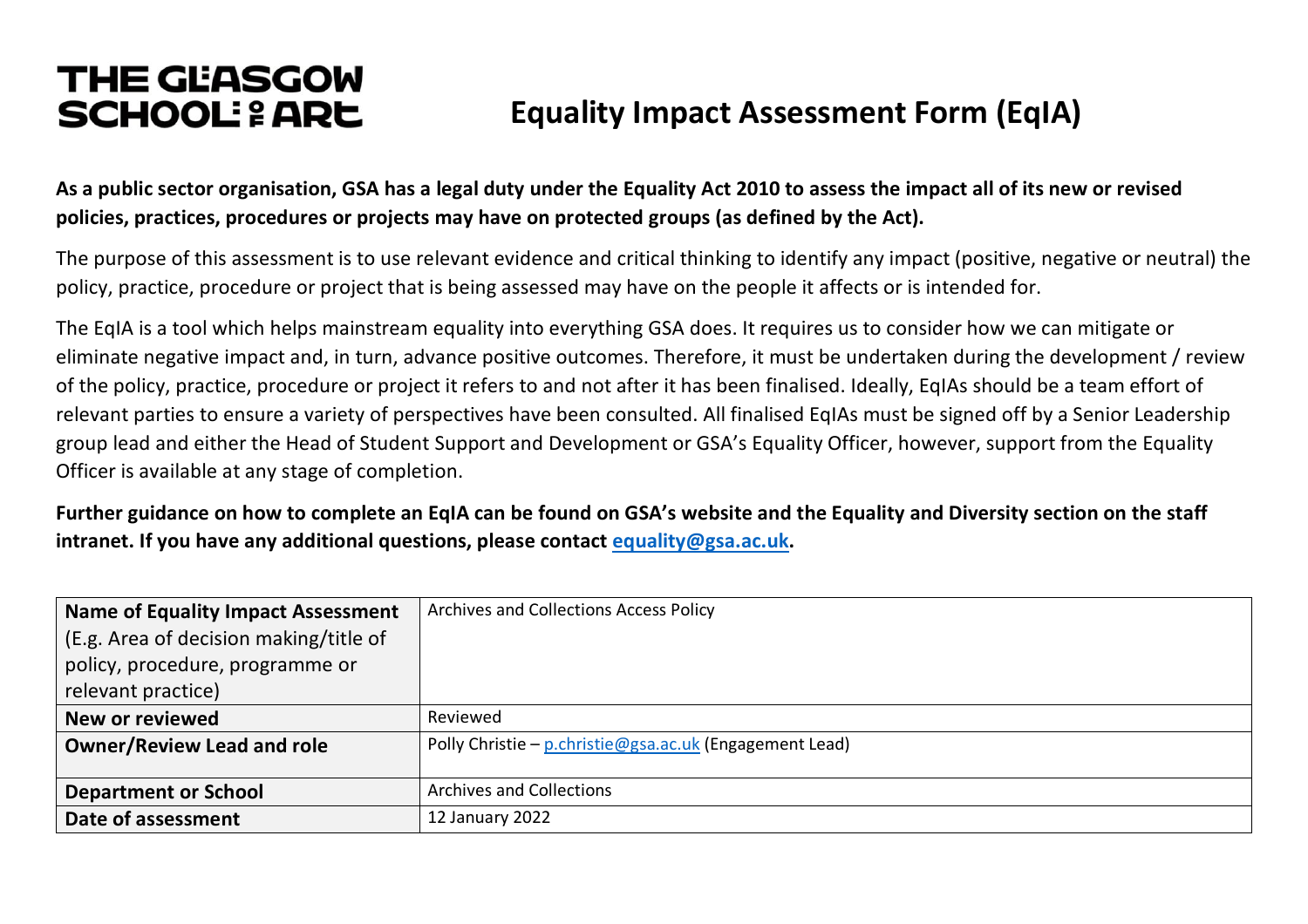## **1. Purpose of policy / practice / procedure / project being assessed** – brief description

The Access Policy ensures GSA pursues best practice in making its collections and archive holdings accessible to all both in person (physical access) and online (virtual access). Being more explicit about the access to both analogue and digital collections and services provides users with a choice of options and supports in-person and remote access to the collections. This in turn reduces physical and geographical barriers to access or participation.

#### **2. Evidence used when undertaking this assessment** – this can comprise of internal and external reports, survey data, etc

Information is available online about how access is offered to the Archives and Collections' holdings (see sections on *Using our Holdings* and *Requesting Copies* here: https://gsaarchives.net/policies/) and the service is also promoted through published information (leaflets, bookmarks). These information sources have been reviewed, alongside the Access Policy to establish where gaps in service provision or barriers to access exist.

Information is collected about numbers of enquiries, visitors and online viewings. These show to what extent the collections are being accessed but they do not collect demographic information. In order to obtain a better understanding of users' experiences, a feedback questionnaire is being developed and other mechanisms of gathering user data are being considered.

**3. Type of impact by protected characteristic** – please provide details of the potential impact (could be more than just one type); make reference to relevant evidence (from the list you provided above) where applicable

|                   | <b>Positive impact</b>                                                                           | <b>Negative impact</b>                                                                             | <b>Neutral impact</b> |
|-------------------|--------------------------------------------------------------------------------------------------|----------------------------------------------------------------------------------------------------|-----------------------|
| Age               |                                                                                                  | - All spaces need children to be accompanied                                                       |                       |
|                   |                                                                                                  | by an adult.                                                                                       |                       |
|                   |                                                                                                  | - Some collections content may be unsuitable<br>for young children.<br>Also, see Disability below. |                       |
|                   | <b>Positive impact</b>                                                                           | <b>Negative impact</b>                                                                             | <b>Neutral impact</b> |
| <b>Disability</b> | 1. Barriers to physical access due to mobility<br>issues has been limited through the following: | - The language of the Access Policy should be<br>more inclusive and inviting. Plain English as     |                       |
|                   | - Stores and reading room spaces at The Whisky                                                   | opposed to specialist language should be used.                                                     |                       |
|                   | Bond and gallery areas at the Reid are level                                                     |                                                                                                    |                       |
|                   | access. Both buildings also have accessible toilet                                               | There is a lack of clarity around what is                                                          |                       |
|                   | facilities and there is free onsite parking (with                                                | available/has been done in terms of                                                                |                       |
|                   |                                                                                                  | positively impacting accessibility. This could                                                     |                       |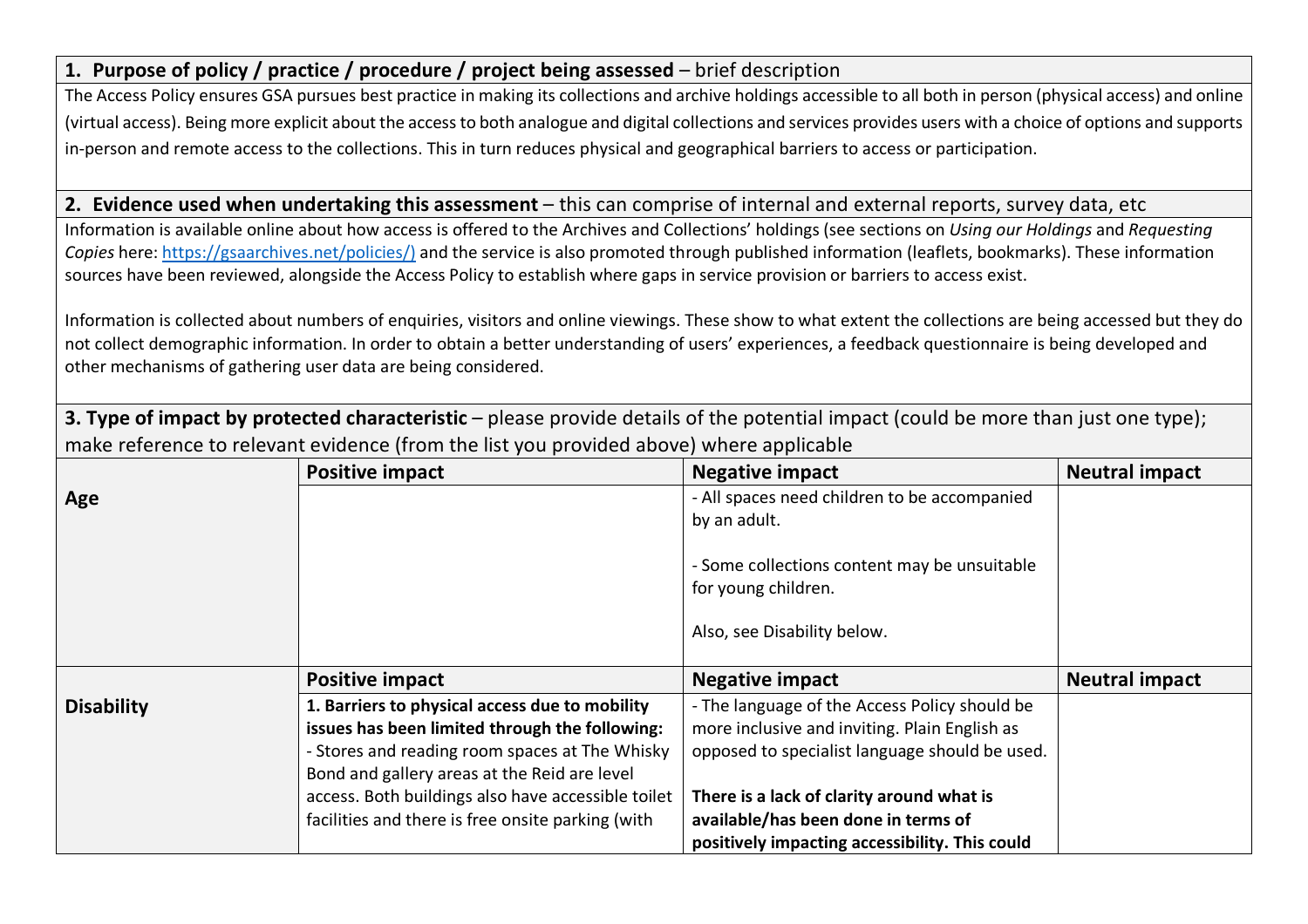| disabled bays) available at TWB, and parking     | potentially discourage interest from              |  |
|--------------------------------------------------|---------------------------------------------------|--|
| bays for blue-badge holders outside the Reid;    | particular groups (especially relevant to Age,    |  |
|                                                  | <b>Disability, Gender reassignment, Pregnancy</b> |  |
| - One of the Reading Room tables at TWB can be   | and maternity, Care experienced and Low           |  |
| raised to accommodate wheelchair use.            | socio-economic status). The following             |  |
|                                                  | information should be made                        |  |
| 2. It is ensured that online information is      | known/introduced:                                 |  |
| accessible:                                      |                                                   |  |
| - Online resources meet The Public Sector        | - Access provided through the telephone and       |  |
| <b>Bodies (Websites and Mobile Applications)</b> | email enquiry service should also be included     |  |
| <b>Accessibility Regulations;</b>                | in the policy, thereby opening up access to       |  |
|                                                  | users unable to attend in person, and those       |  |
| - Online information is offered in               | with limited access to web resources;             |  |
| alternative formats as required (e.g.            |                                                   |  |
| subtitles on time-based media, and Alt text      | - More information should be included in the      |  |
| on images that can be read on screen             | Access Policy around digital access, and the      |  |
| readers)                                         | website and catalogue's compliance with The       |  |
|                                                  | <b>Public Sector Bodies (Websites and Mobile</b>  |  |
|                                                  | Applications) (No. 2) Accessibility Regulations   |  |
|                                                  | 2018 and Web Content Accessibility Guidelines     |  |
|                                                  | (WCAG);                                           |  |
|                                                  |                                                   |  |
|                                                  | - More detail should be provided in a webpage     |  |
|                                                  | about the site's accessibility, including details |  |
|                                                  | about our use of ALT tags for logos and           |  |
|                                                  | images; and the use of subtitles in time-based    |  |
|                                                  | media; the flexibility of print, in terms of      |  |
|                                                  | adjusting fonts, legibility and translatability;  |  |
|                                                  | the new website's adoption of more curated        |  |
|                                                  | presentations of our holdings, offering walk-     |  |
|                                                  | throughs etc;                                     |  |
|                                                  |                                                   |  |
|                                                  | - The ability for users to provide feedback and   |  |
|                                                  | request information should be clearly             |  |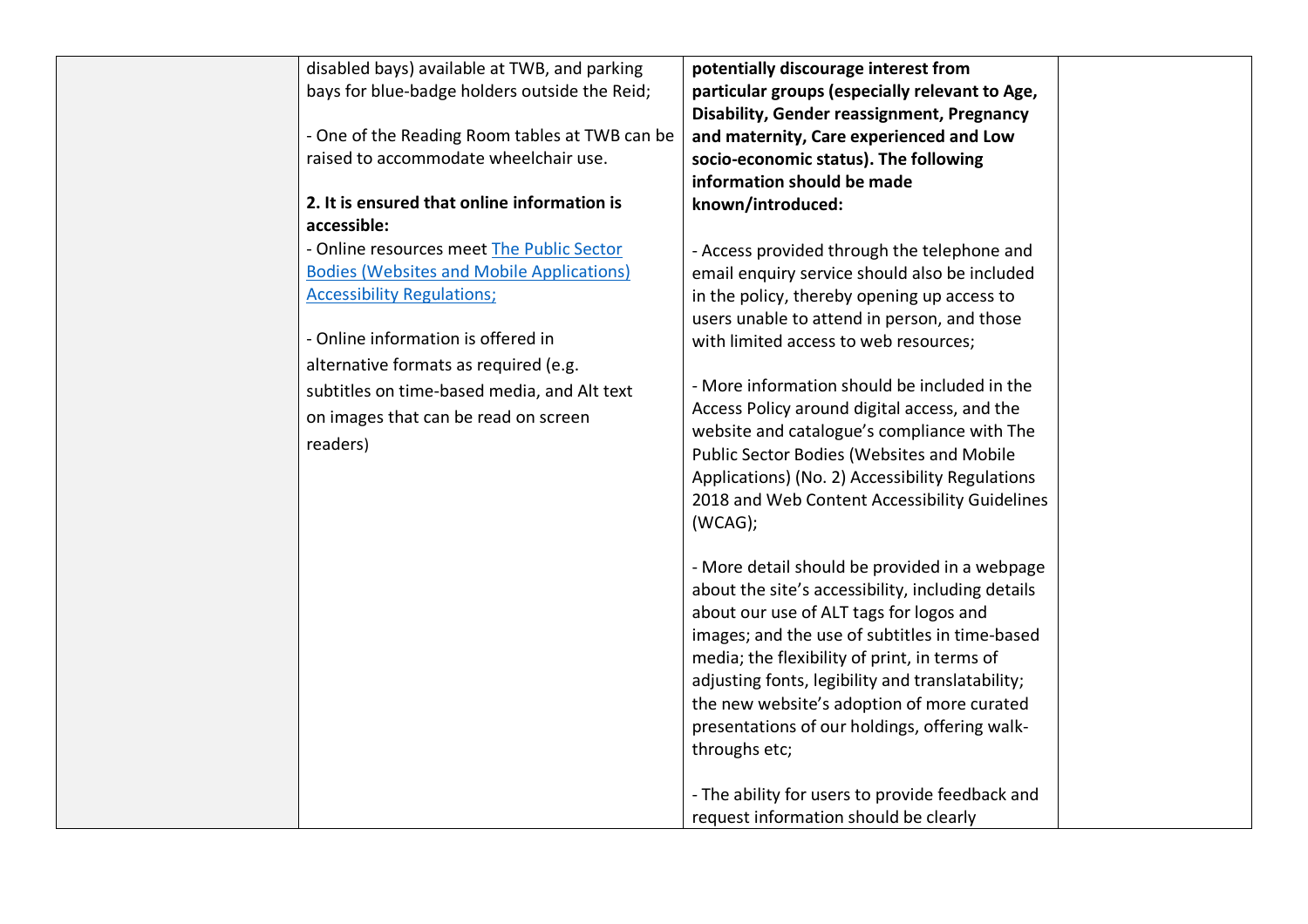|                                                         |                        | displayed in physical spaces and on the<br>website. |                                                                    |
|---------------------------------------------------------|------------------------|-----------------------------------------------------|--------------------------------------------------------------------|
|                                                         | <b>Positive impact</b> | <b>Negative impact</b>                              | <b>Neutral impact</b>                                              |
| <b>Gender reassignment</b><br>(covers Trans identities) |                        | See Disability above.                               |                                                                    |
|                                                         | <b>Positive impact</b> | <b>Negative impact</b>                              | <b>Neutral impact</b>                                              |
| <b>Marriage and Civil</b><br>Partnership                |                        |                                                     | No specific positive or<br>negative impact has<br>been identified. |
|                                                         | <b>Positive impact</b> | <b>Negative impact</b>                              | <b>Neutral impact</b>                                              |
| <b>Pregnancy and</b><br><b>Maternity</b>                |                        | See Disability above.                               |                                                                    |
|                                                         | <b>Positive impact</b> | <b>Negative impact</b>                              | <b>Neutral impact</b>                                              |
| Race                                                    |                        |                                                     | No specific positive or<br>negative impact has<br>been identified. |
|                                                         | <b>Positive impact</b> | <b>Negative impact</b>                              | <b>Neutral impact</b>                                              |
| <b>Religion or Belief</b>                               |                        |                                                     | No specific positive or<br>negative impact has<br>been identified. |
|                                                         | <b>Positive impact</b> | <b>Negative impact</b>                              | <b>Neutral impact</b>                                              |
| <b>Sex</b>                                              |                        |                                                     | No specific positive or<br>negative impact has<br>been identified. |
|                                                         | <b>Positive impact</b> | <b>Negative impact</b>                              | <b>Neutral impact</b>                                              |
| <b>Sexual orientation</b>                               |                        |                                                     | No specific positive or<br>negative impact has<br>been identified. |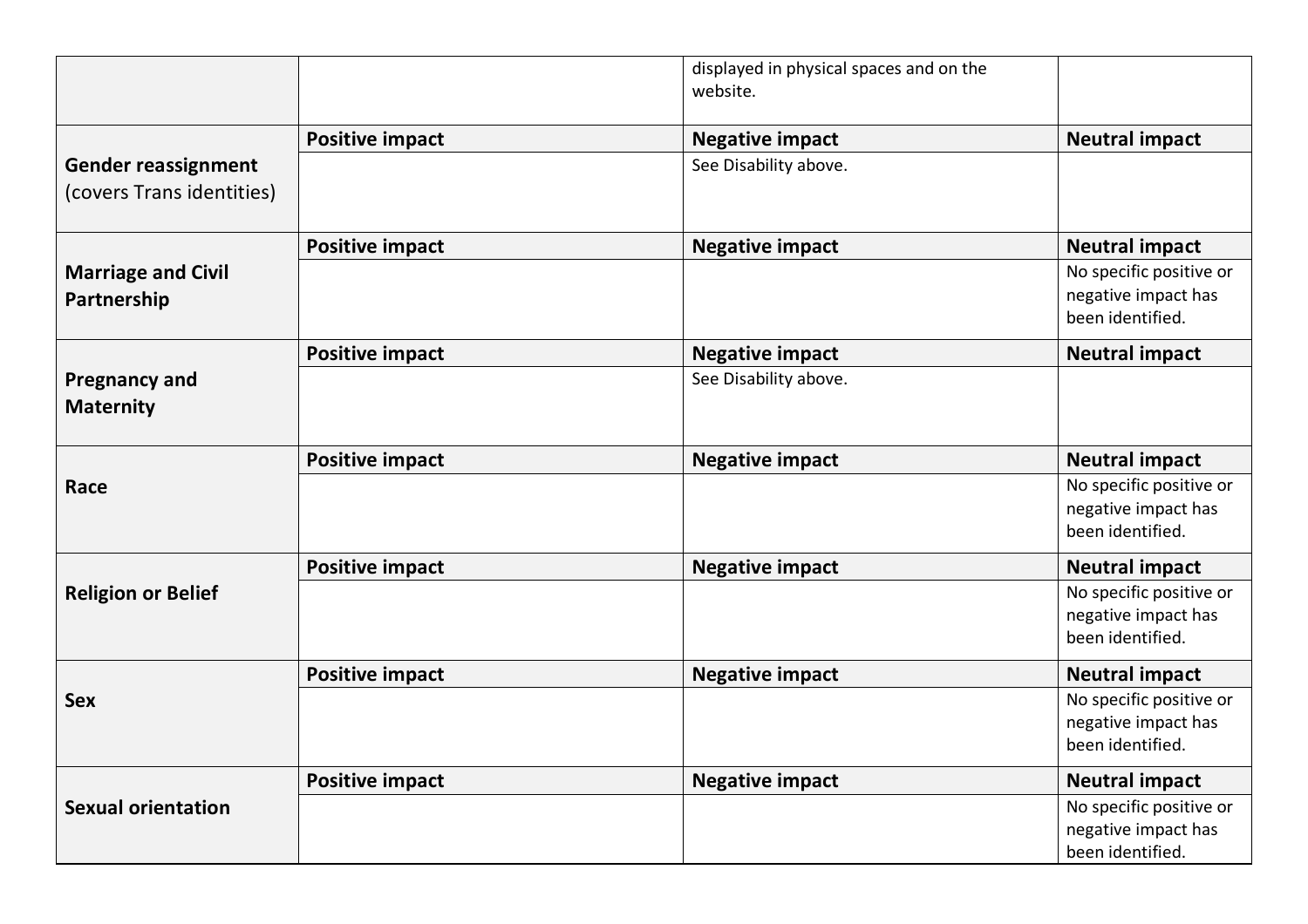|                                                                                                                                                                                         | <b>Positive impact</b>                                                                                                  | <b>Negative impact</b>                                                                                                                                                                                                                                                                                                                                                                                                                                                                                                                                                                                                                                                                                                                                                        | <b>Neutral impact</b> |
|-----------------------------------------------------------------------------------------------------------------------------------------------------------------------------------------|-------------------------------------------------------------------------------------------------------------------------|-------------------------------------------------------------------------------------------------------------------------------------------------------------------------------------------------------------------------------------------------------------------------------------------------------------------------------------------------------------------------------------------------------------------------------------------------------------------------------------------------------------------------------------------------------------------------------------------------------------------------------------------------------------------------------------------------------------------------------------------------------------------------------|-----------------------|
| Impact on other groups<br>(e.g. Care Experienced;<br>Carers; Military<br>Veterans; Low<br>Socioeconomic Status<br>(SES); Asylum Seekers;<br><b>British Sign Language</b><br>Users, etc) |                                                                                                                         | - Stress should be given to the fact that you do<br>not need to be a staff or student of GSA to<br>access the School's Archives & Collections.<br>While this positively impacts groups, lack of<br>information may deter interest/participation.<br>- Similarly, reference to the process of getting<br>access (registering) should be more explicit<br>(registration form put online?). The need for<br>alternatives to photographic ID should be<br>considered because some users may not have<br>passports or driving licences, student cards<br>etc;<br>- The policy states "it is advised to make an<br>appointment" - there should be information<br>on if and how casual visitors, who haven't<br>made an appointment, will be managed.<br>Also, see Disability above. |                       |
| protected characteristic                                                                                                                                                                | 4. How has the identified negative impact been mitigated? – please provide details of undertaken actions broken down by |                                                                                                                                                                                                                                                                                                                                                                                                                                                                                                                                                                                                                                                                                                                                                                               |                       |

**Age:**

- *All spaces need children to be accompanied by an adult*. - **Negative impact mitigated by offering group bookings for Schools and family groups.**

- *Some collections content may be unsuitable for young children*. - **Negative impact mitigated by providing information about this online and in advance of reading room bookings for groups with children.**

#### **Disability:**

- Physical access barriers minimised through ensuring level access, accessible toilet facilities, free disabled parking and special parking bays for blue-badge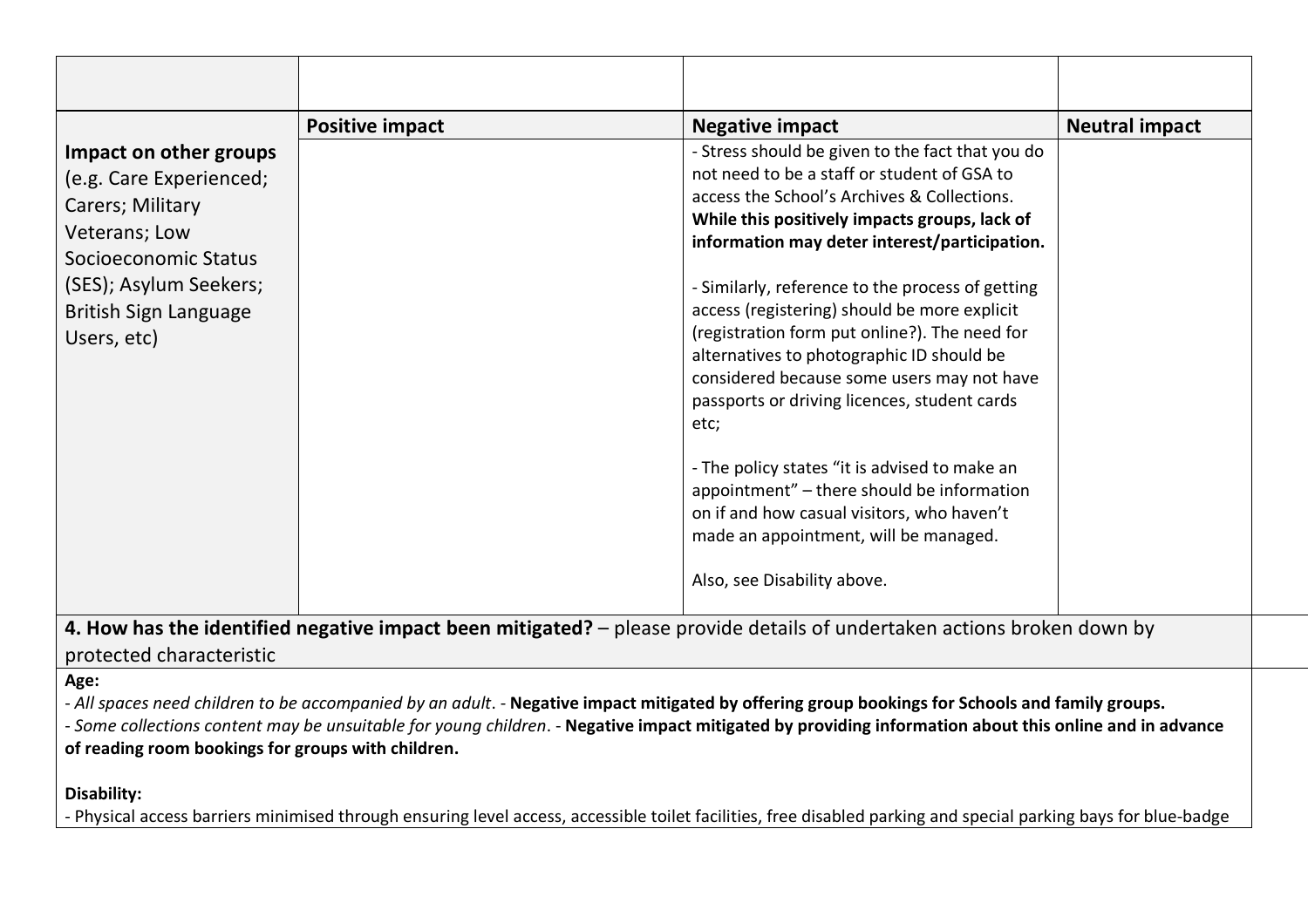holders, and wheelchair-friendly facilities (see Disability in section 3);

- Remote/online access meets relevant accessibility legislation and information is offered in alternative formats as required (see above).

**5. Any outstanding mitigation (where applicable)** – please provide a concise action plan with action owner and a timescale for completion

| <b>Action</b>                                                                                                                                                                                                                                                                                | <b>Equality Impact</b>                                                                                                       | <b>Person Responsible</b> | <b>Time frame</b>    |
|----------------------------------------------------------------------------------------------------------------------------------------------------------------------------------------------------------------------------------------------------------------------------------------------|------------------------------------------------------------------------------------------------------------------------------|---------------------------|----------------------|
| Update the Access Policy, to include<br>reviewing terminology and including<br>more info on access arrangements,<br>registering as a visitor and drop-in<br>visits, online services, feedback<br>mechanisms and ensure cross-<br>referencing to other documents is<br>clear and easy to use. | Positive                                                                                                                     | <b>Engagement Lead</b>    | April 2022           |
| Convene working group on re-<br>opening the Window on Mackintosh<br>Visitor Centre and establish plan for<br>summer 2022.                                                                                                                                                                    | Positive                                                                                                                     | <b>Engagement Lead</b>    | AY 2021/22           |
| Review all supporting docs in<br>relation to equality impact and PSED.<br>Ensure documents are accessible,<br>screen-readable and branded<br>consistently.                                                                                                                                   | Positive - by ensuring PSED is<br>embedded into all print and online<br>materials pertaining to accessing the<br>collection. | <b>Engagement Lead</b>    | AY 2021/22 - 2022/23 |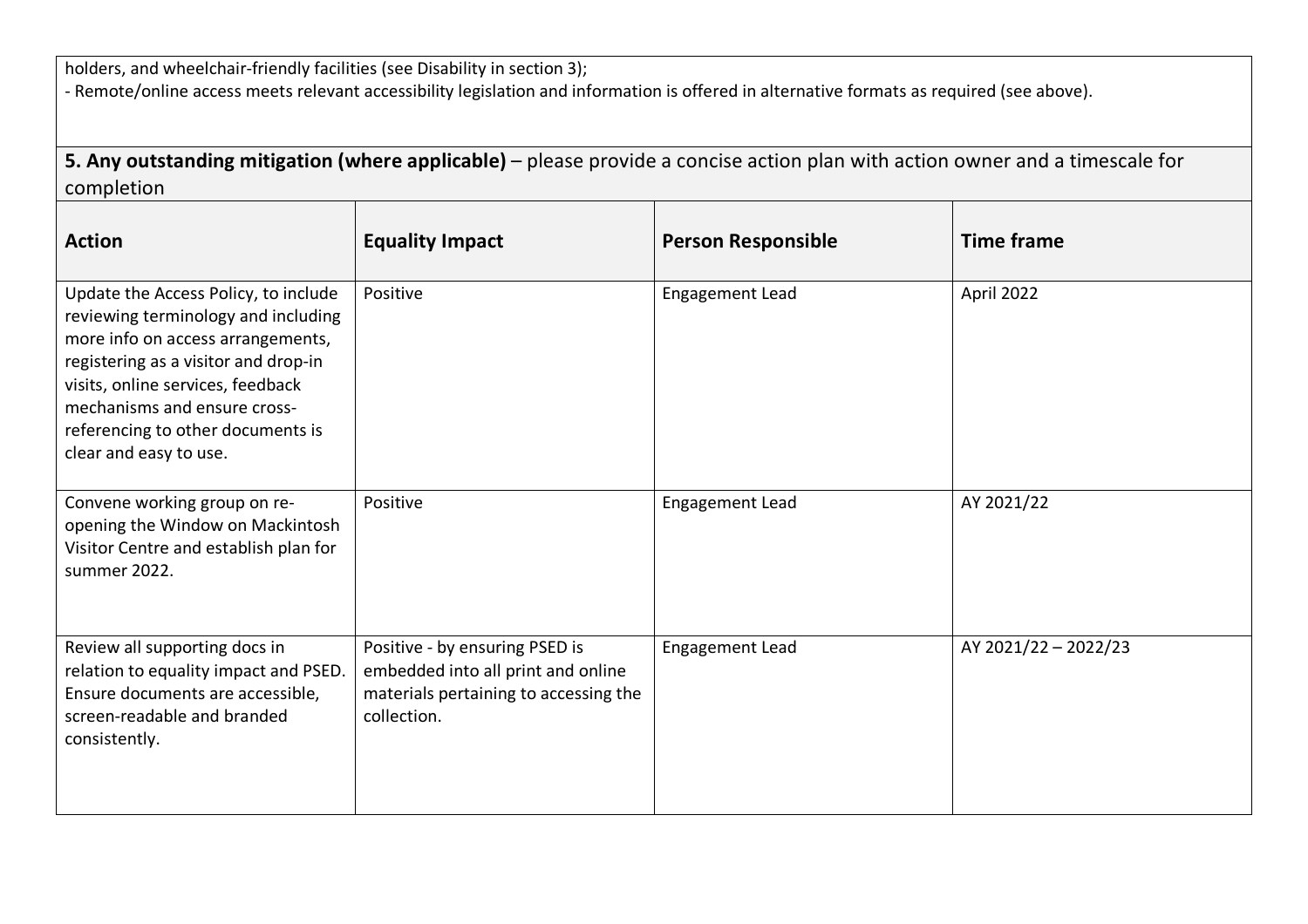| Update the feedback procedures and<br>ensure they are disseminated and<br>made accessible through all available<br>channels.                                                                                                                                   | Positive through collecting and<br>reviewing user feedback.                                                                                                                                           | <b>Engagement Lead</b>                                                                                            | AY 2021/22 |
|----------------------------------------------------------------------------------------------------------------------------------------------------------------------------------------------------------------------------------------------------------------|-------------------------------------------------------------------------------------------------------------------------------------------------------------------------------------------------------|-------------------------------------------------------------------------------------------------------------------|------------|
| Consider how we can capture<br>quantitative data around equality<br>impact in the course of gathering<br>user statistics.                                                                                                                                      | Positive - If we can quantify the<br>impact we have on people with<br>protected characteristics, we can<br>better evaluate our success in giving<br>due regard to the Public Sector<br>Equality Duty. | <b>Engagement Lead</b>                                                                                            | AY 2021/22 |
| Producing an audience development<br>plan as part of a new Access Plan.                                                                                                                                                                                        | Positive by understanding A&C's<br>users more fully, and thence<br>providing access plans to meet their<br>needs.                                                                                     | <b>Engagement Lead</b>                                                                                            | AY 2022/23 |
|                                                                                                                                                                                                                                                                |                                                                                                                                                                                                       | 6. Who has been consulted while undertaking this assessment? - please list all relevant internal stakeholders     |            |
| Svetoslava Sergieva (Equality officer)                                                                                                                                                                                                                         |                                                                                                                                                                                                       |                                                                                                                   |            |
|                                                                                                                                                                                                                                                                |                                                                                                                                                                                                       | 7. How does the outcome of this assessment and the actions undertaken support GSA's 2021 - 2025 Equality Outcomes |            |
| This assessment and the actions that emerged from it support:                                                                                                                                                                                                  |                                                                                                                                                                                                       |                                                                                                                   |            |
| EQUALITY OUTCOME 1: Actively foster and support an organisational culture in which dignity and respect for self and others is understood and practiced,<br>where confidence is encouraged and promoted, and where ignorance, prejudice and bias is challenged. |                                                                                                                                                                                                       |                                                                                                                   |            |
| EQUALITY OUTCOME 2: Continue to evaluate our physical and digital environment, aiming to optimise accessibility and inclusivity by acknowledging and<br>providing for the needs of our students, staff and stakeholders.                                       |                                                                                                                                                                                                       |                                                                                                                   |            |
| EQUALITY OUTCOME 5: Develop a comprehensive and robust equality and diversity data set which enables us to identify gaps, inform action, assess<br>progress and measure impact for each Equality Outcome.                                                      |                                                                                                                                                                                                       |                                                                                                                   |            |